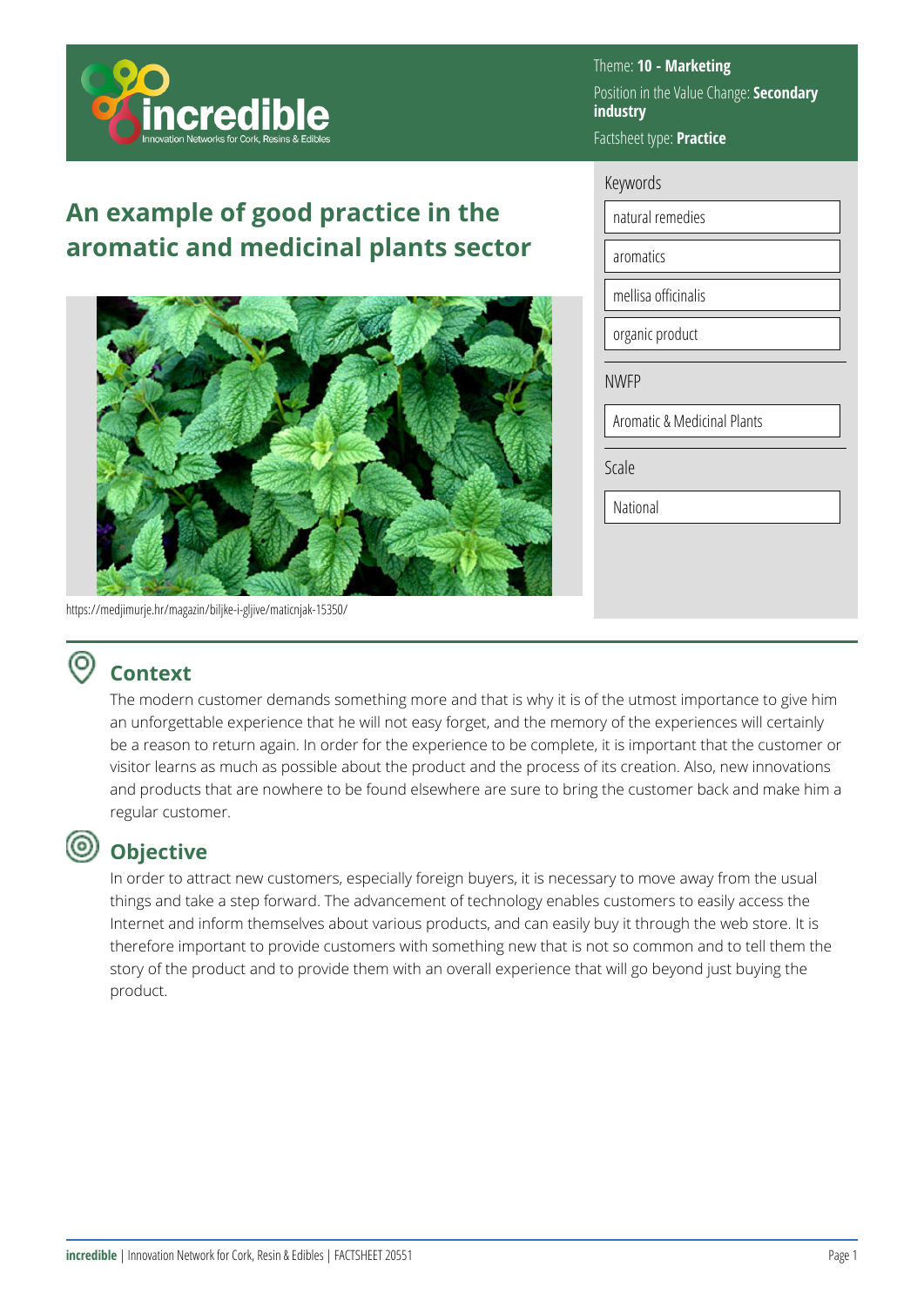# **Results**



From the very first crop, growers saw the need to finalize the products from the lemon balm and other medicinal plants and to expand their activities. So the decision fell on the production of organic cosmetics after it was determined that lemon balm was not only used for tea, but was also widely used in gastronomy, cosmetics and wellness. The production of own products, which are naturally grown and processed, have been transformed into a recognizable indigenous souvenir. Such products will be present in all Croatian domestic stores, souvenir shops, tourist destinations, spa hotels, etc. Tourists who liked the various products will definitely want to buy them again, and they have this opportunity from their home with the help of a web shop.

### **Recommendations**

" Kulla magill ne trave " is the first product range in Croatia to receive the EKO cosmetics and natural cosmetics with ecological ingredients certificates. Therefore, in the future, it should definitely increase production, expand the product range and start using new types of herbs whose medicinal properties are forgotten or rarely used. Also, in order for the customer to have a full experience, it would be worthwhile to have open days or organized tours with visitors who, after visiting the plantations and production facility, could then test the various products they could eventually buy. It is of utmost importance for foreign buyers to be able to buy products from the comfort of their own home, which is why developing a web store is essential.

#### **Impacts and weaknesses**

The development of such an activity would certainly have a positive impact on the development of the rural area, since increasing demand would require more raw material, allowing the locals to grow the targeted species without having problems to sell it. With the dependence on weather conditions that greatly affect production, research and development to create new products, they are not cheap, which raises costs, and it is not known how a particular product will be accepted by end users.

### $\rightarrow$  Future developments

Developing activities in this direction certainly requires cooperation with several growers and other sectors such as gastronomy and tourism. It is important to emphasize the quality of the products and make those same products available on the global market. Continue to use natural, ecologically grown and processed ingredients of native plant species from Croatia and make sure that the product packaging is made of natural materials and can be recycled.



Small shop of products; https://opg-jakopovic.hr/turizam-na-obiteljskom-gospodarstvu/